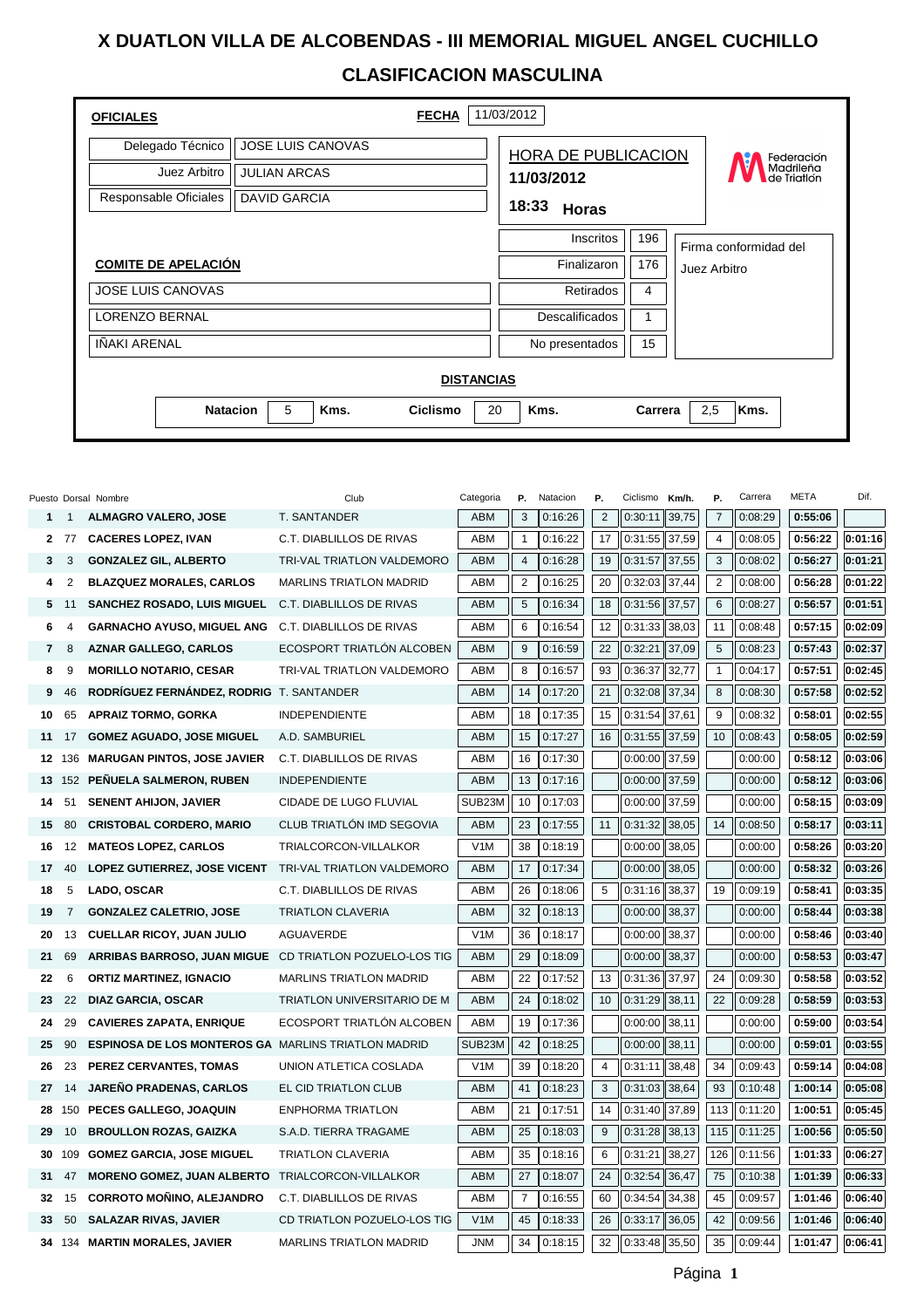|     |        | Puesto Dorsal Nombre                                    | Club                             | Categoria        | Р.  | Natacion | Ρ.  | Ciclismo        | Km/h.  | Ρ.  | Carrera | META    | Dif.    |
|-----|--------|---------------------------------------------------------|----------------------------------|------------------|-----|----------|-----|-----------------|--------|-----|---------|---------|---------|
|     | 35 73  | <b>BENEYTO JIMENEZ, IGNACIO</b>                         | <b>INDEPENDIENTE</b>             | ABM              | 49  | 0:18:54  | 23  | 0:32:36         | 36,80  | 63  | 0:10:17 | 1:01:47 | 0:06:41 |
| 36  | 86     | <b>DIEGUEZ ROMERO, FERNANDO</b>                         | <b>BIKES 101</b>                 | <b>ABM</b>       | 33  | 0:18:14  | 51  | 0:34:23         | 34,90  | 18  | 0:09:15 | 1:01:52 | 0:06:46 |
| 37  | 55     | <b>MAS PERIS, CARLOS</b>                                | ECOSPORT TRIATLON ALCOBEN        | <b>CDM</b>       | 51  | 0:18:57  | 38  | 0:34:07         | 35,17  | 13  | 0:08:49 | 1:01:53 | 0:06:47 |
| 38  | 122    | <b>JIMENEZ MOLINA, SANTIAGO</b>                         | <b>ENPHORMA TRIATLON</b>         | <b>ABM</b>       | 31  | 0:18:11  | 58  | 0:34:39         | 34,63  | 16  | 0:09:11 | 1:02:01 | 0:06:55 |
| 39  | 103    | <b>GARCÍA MUÑOZ, DAVID</b>                              | CD TRIATLON POZUELO-LOS TIG      | <b>ABM</b>       | 30  | 0:18:10  | 64  | 0:35:04         | 34,22  | 12  | 0:08:48 | 1:02:02 | 0:06:56 |
| 40  | 18     | <b>ARRIBAS BARROSO, DAVID</b>                           | CD TRIATLON POZUELO-LOS TIG      | ABM              | 40  | 0:18:22  | 39  | 0:34:08         | 35, 15 | 26  | 0:09:33 | 1:02:03 | 0:06:57 |
| 41  | 16     | DE LA CRUZ DIAZ, DAVID                                  | C.T. DIABLILLOS DE RIVAS         | V1M              | 58  | 0:19:06  | 28  | 0:33:26         | 35,89  | 30  | 0:09:39 | 1:02:11 | 0:07:05 |
| 42  | 19     | <b>MARTIN MORA MENEA, JAIME</b>                         | TRI-VAL TRIATLON VALDEMORO       | ABM              | 37  | 0:18:18  | 47  | 0:34:21         | 34,93  | 37  | 0:09:44 | 1:02:23 | 0:07:17 |
| 43  | 56     | <b>RUIFERNANDEZ ISAR, JORGE</b>                         | ECOSPORT TRIATLON ALCOBEN        | <b>ABM</b>       | 20  | 0:17:45  | 71  | 0:35:36         | 33,70  | 15  | 0:09:04 | 1:02:25 | 0:07:19 |
| 44  | 25     | NUÑEZ RODRIGUEZ, JOSE                                   | <b>INDEPENDIENTE</b>             | V1M              | 54  | 0:19:01  | 42  | 0:34:14         | 35,05  | 17  | 0:09:12 | 1:02:27 | 0:07:21 |
| 45  | 158    | <b>RAMOS PASCUAL, ALFONSO</b>                           | <b>INDEPENDIENTE</b>             | ABM              | 52  | 0:18:58  | 37  | 0:34:05         | 35,20  | 23  | 0:09:29 | 1:02:32 | 0:07:26 |
| 46  | 54     | <b>LIRAS MARTINEZ, DAVID</b>                            | ECOSPORT TRIATLÓN ALCOBEN        | <b>ABM</b>       | 44  | 0:18:32  | 55  | 0:34:33         | 34,73  | 25  | 0:09:30 | 1:02:35 | 0:07:29 |
| 47  | 131    | <b>MARCOS FERNANDEZ, MANUEL</b>                         | <b>CLUB TRIATLON MORALZARZAL</b> | SUB23M           | 56  | 0:19:03  | 35  | 0:33:59         | 35,31  | 28  | 0:09:36 | 1:02:38 | 0:07:32 |
| 48  | 135    | <b>MARTIN MORETA, PEDRO JOSE</b>                        | TRIATLON UNIVERSITARIO DE M      | V1M              | 57  | 0:19:04  | 44  | 0:34:16         | 35,01  | 20  | 0:09:21 | 1:02:41 | 0:07:35 |
| 49  | 31     | <b>OVIEDO MORENO, RAUL</b>                              | <b>FITNESS SPORTS TRIATLON</b>   | ABM              |     | 0:00:00  |     | 0:00:00         | 35,01  | 27  | 0:09:34 | 1:02:42 | 0:07:36 |
| 50  | 26     | ALMODOVAR FELGUERA, ANTONI                              | RUN2CHEMA TRIATLON               | V1M              | 50  | 0:18:55  | 43  | 0:34:16         | 35,01  | 29  | 0:09:37 | 1:02:48 | 0:07:42 |
| 51  | 173    | <b>RUIZ GARCIA, SERGIO</b>                              | C.T. DIABLILLOS DE RIVAS         | CDM              | 63  | 0:19:19  |     | 0:00:00         | 35,01  |     | 0:00:00 | 1:02:56 | 0:07:50 |
| 52  | 95     | <b>FERRER ORTIZ, DANIEL</b>                             | <b>ZEST</b>                      | V1M              | 61  | 0:19:15  | 45  | 0:34:17         | 35,00  | 21  | 0:09:25 | 1:02:57 | 0:07:51 |
| 53  | 58     | <b>ZAPATERO DE MURGA, GONZALO</b>                       | ECOSPORT TRIATLÓN ALCOBEN        | SUB23M           | 46  | 0:18:37  | 41  | 0:34:14         | 35,05  | 55  | 0:10:09 | 1:03:00 | 0:07:54 |
| 54  | 42     | <b>COBOS RIVAS, ENRIQUE</b>                             | <b>ENPHORMA TRIATLON</b>         | V <sub>1</sub> M | 67  | 0:19:27  | 33  | 0:33:55         | 35,38  | 32  | 0:09:40 | 1:03:02 | 0:07:56 |
|     |        | 55 153 PEREZ MELIDA, JUAN JOSE                          | <b>ENPHORMA TRIATLON</b>         | <b>ABM</b>       | 69  | 0:19:31  |     | 0:00:00         | 35,38  |     | 0:00:00 | 1:03:05 | 0:07:59 |
| 56  | 49     | <b>ORTIZ HERNANDEZ, SERGIO</b>                          | <b>MARLINS TRIATLON MADRID</b>   | ABM              | 55  | 0:19:02  | 48  | 0:34:21         | 34,93  | 36  | 0:09:44 | 1:03:07 | 0:08:01 |
| 57  | 43     | <b>GONZALEZ ARAUJO, ALBERTO</b>                         | <b>AGUAVERDE</b>                 | ABM              | 80  | 0:19:48  | 31  | 0:33:47         | 35,52  | 31  | 0:09:40 | 1:03:15 | 0:08:09 |
| 58  | 110    | <b>GOMEZ HERRERA, ESTEBAN</b>                           | <b>ENPHORMA TRIATLON</b>         | ABM              | 76  | 0:19:43  | 29  | 0:33:32         | 35,78  | 49  | 0:10:03 | 1:03:18 | 0:08:12 |
| 59  | 61     | <b>AGUADO TEJERO, JORGE</b>                             | A.D. SAMBURIEL                   | <b>JNM</b>       | 28  | 0:18:08  | 68  | 0:35:18         | 33,99  | 41  | 0:09:55 | 1:03:21 | 0:08:15 |
| 60. |        | 157 RAMOS JIMENEZ, JAVIER                               | CD TRIATLON POZUELO-LOS TIG      | ABM              | 62  | 0:19:17  |     | 0:00:00         | 33,99  |     | 0:00:00 | 1:03:22 | 0:08:16 |
| 61. | 178    | <b>SANJUAN MOLINERO, RICARDO</b>                        | UNION ATLETICA COSLADA           | <b>ABM</b>       | 68  | 0:19:29  | 36  | 0:34:00         | 35,29  | 43  | 0:09:56 | 1:03:25 | 0:08:19 |
| 62  | 53     | <b>GARCIA GORDILLO, MANUEL</b>                          | ECOSPORT TRIATLÓN ALCOBEN        | ABM              | 53  | 0:19:00  | 57  | 0:34:38         | 34,64  | 44  | 0:09:56 | 1:03:34 | 0:08:28 |
| 63  | 48     | <b>BENAVIDES MUNOZ, FELIPE JOSE</b>                     | UNION ATLETICA COSLADA           | <b>ABM</b>       | 60  | 0:19:13  | 49  | 0:34:22         | 34,91  | 48  | 0:10:02 | 1:03:37 | 0:08:31 |
| 64  | 59     | <b>MATEO GARCIA, JAVIER</b>                             | TRI-VAL TRIATLON VALDEMORO       | ABM              | 59  | 0:19:09  | 46  | 0:34:18         | 34,98  | 57  | 0:10:12 | 1:03:39 | 0:08:33 |
|     |        | 65 127 LOPEZ FEIJOO, JUAN PABLO                         | 360 RIOJARUNNERS                 | ABM              | 66  | 0:19:24  | 40  | 0:34:12         | 35,08  | 52  | 0:10:06 | 1:03:42 | 0:08:36 |
| 66  |        | 195 VILA RIBERA, MANUEL                                 | A.D. SAMBURIEL                   | V1M              | 83  | 0:19:56  |     | $0:00:00$ 35,08 |        |     | 0:00:00 | 1:03:49 | 0:08:43 |
| 67  | 33     | <b>CORRAL GARCIA, JOSE LUIS</b>                         | C.T.O.A.                         | ABM              | 72  | 0:19:34  | 34  | $0:33:59$ 35,31 |        | 83  | 0:10:42 | 1:04:15 | 0:09:09 |
| 68  | 57     | <b>SANCHEZ ALVAREZ, JAVIER</b>                          | ECOSPORT TRIATLÓN ALCOBEN        | ABM              | 47  | 0:18:39  | 63  | $0:35:03$ 34,23 |        | 80  | 0:10:39 | 1:04:21 | 0:09:15 |
| 69  | 182    | <b>SUAREZ LOPEZ, VICTOR ALFRED</b>                      | ACADEMIA CIVIL - EL MUSEL        | ABM              | 71  | 0:19:33  |     | 0:00:00         | 34,23  |     | 0:00:00 | 1:04:23 | 0:09:17 |
| 70  | 32     | <b>GOMEZ GOMEZ, VICTOR MANUEL</b>                       | TRIALCORCON-VILLALKOR            | ABM              | 91  | 0:20:17  | 53  | $0:34:29$ 34,79 |        | 47  | 0:10:01 | 1:04:47 | 0:09:41 |
| 71  |        | 148 PARDO RUBIO, SANTIAGO                               | <b>TRIATLON CLAVERIA</b>         | ABM              | 92  | 0:20:20  | 52  | 0:34:27         | 34,83  | 50  | 0:10:04 | 1:04:51 | 0:09:45 |
| 72  | 27     | <b>DEL CAMPO JIMENEZ, GUILLERM</b>                      | TRIATLON UNIVERSITARIO DE M      | ABM              | 43  | 0:18:27  | 87  | $0:36:28$ 32,90 |        | 46  | 0:10:00 | 1:04:55 | 0:09:49 |
|     | 73 177 | <b>SANCHEZ VAZQUEZ, RICARDO</b>                         | TRIALCORCON-VILLALKOR            | ABM              | 88  | 0:20:08  | 59  | 0:34:41 34,59   |        | 53  | 0:10:07 | 1:04:56 | 0:09:50 |
|     |        | 74 124 LAHERA AVILA, DAVID                              | PEGASO H3O TRIATLON              | V <sub>1</sub> M | 89  | 0:20:13  | 54  | 0:34:32         | 34,74  | 58  | 0:10:13 | 1:04:58 | 0:09:52 |
| 75  | 125    | LOINAZ LOPEZ, FRANCISCO JAVIE ZEST                      |                                  | V <sub>1</sub> M | 106 | 0:20:49  | 27  | $0:33:24$ 35,92 |        | 89  | 0:10:46 | 1:04:59 | 0:09:53 |
| 76  | 149    | <b>PAULINO LLANOS, LUIS</b>                             | ENPHORMA TRIATLON                | ABM              | 64  | 0:19:22  | 50  | $0:34:23$ 34,90 |        | 111 | 0:11:15 | 1:05:00 | 0:09:54 |
|     | 77 137 | <b>MAURELLE SANCHEZ, DAVID</b>                          | <b>INDEPENDIENTE</b>             | ABM              | 122 | 0:21:33  | 25  | 0:33:01         | 36,34  | 68  | 0:10:28 | 1:05:02 | 0:09:56 |
| 78  | 30     | <b>ESTEBAN CARRACEDO, JESUS</b>                         | <b>INDEPENDIENTE</b>             | ABM              | 111 | 0:21:02  | 30  | $0:33:46$ 35,53 |        | 76  | 0:10:38 | 1:05:26 | 0:10:20 |
| 79. | 144    | <b>MORENO MATEOS, SERGIO</b>                            | TRIALCORCON-VILLALKOR            | ABM              | 81  | 0:19:50  | 65  | $0:35:04$ 34,22 |        | 94  | 0:10:50 | 1:05:44 | 0:10:38 |
| 80  | 100    | <b>GARCÍA DEL SALTO, ROBERTO</b>                        | <b>TRIATLON CLAVERIA</b>         | ABM              | 70  | 0:19:32  | 90  | 0:36:31         | 32,86  | 33  | 0:09:43 | 1:05:46 | 0:10:40 |
| 81  | 75     | <b>BLAZQUEZ HERNANDEZ, JESUS J</b>                      | <b>TRIATLON CLAVERIA</b>         | ABM              | 65  | 0:19:23  | 80  | $0:36:13$ 33,13 |        | 56  | 0:10:11 | 1:05:47 | 0:10:41 |
| 82  | 34     | LUQUE OOSTROM, FRANCISCO PE TRIATLON UNIVERSITARIO DE M |                                  | ABM              | 100 | 0:20:29  | 66  | 0:35:17         | 34,01  | 59  | 0:10:13 | 1:05:59 | 0:10:53 |
| 83  | 142    | <b>MORA SANTOS, CARLOS</b>                              | <b>ENPHORMA TRIATLON</b>         | ABM              | 90  | 0:20:15  | 56  | 0:34:37         | 34,66  | 107 | 0:11:12 | 1:06:04 | 0:10:58 |
| 84  | 67     | ARGUEDAS AGUILAR, WILSON AL                             | C.T. DIABLILLOS DE RIVAS         | SUB23M           | 75  | 0:19:38  | 83  | 0:36:20 33,02   |        | 61  | 0:10:17 | 1:06:15 | 0:11:09 |
|     | 85 123 | <b>JURADO CAMPOS, FERNANDO</b>                          | CD TRIATLON POZUELO-LOS TIG      | ABM              | 48  | 0:18:42  | 107 | $0:37:29$ 32,01 |        | 54  | 0:10:08 | 1:06:19 | 0:11:13 |
| 86  | 115    | <b>GONZALO MONTAÑA, IVAN</b>                            | C.D.E. TRIATLONCIEM              | ABM              | 135 | 0:22:11  | 8   | $0:31:27$ 38,15 |        | 143 | 0:12:44 | 1:06:22 | 0:11:16 |
| 87  | 28     | PEREZ DE ROJAS RINCON, EUGEN MARLINS TRIATLON MADRID    |                                  | V2M              | 95  | 0:20:23  | 67  | $0:35:17$ 34,01 |        | 84  | 0:10:43 | 1:06:23 | 0:11:17 |
| 88  | 35     | <b>CARBELLIDO COLOMO, FERNAND INDEPENDIENTE</b>         |                                  | V <sub>1</sub> M | 94  | 0:20:22  | 72  | $0:35:42$ 33,61 |        | 65  | 0:10:21 | 1:06:25 | 0:11:19 |
|     |        |                                                         |                                  |                  |     |          |     |                 |        |     |         |         |         |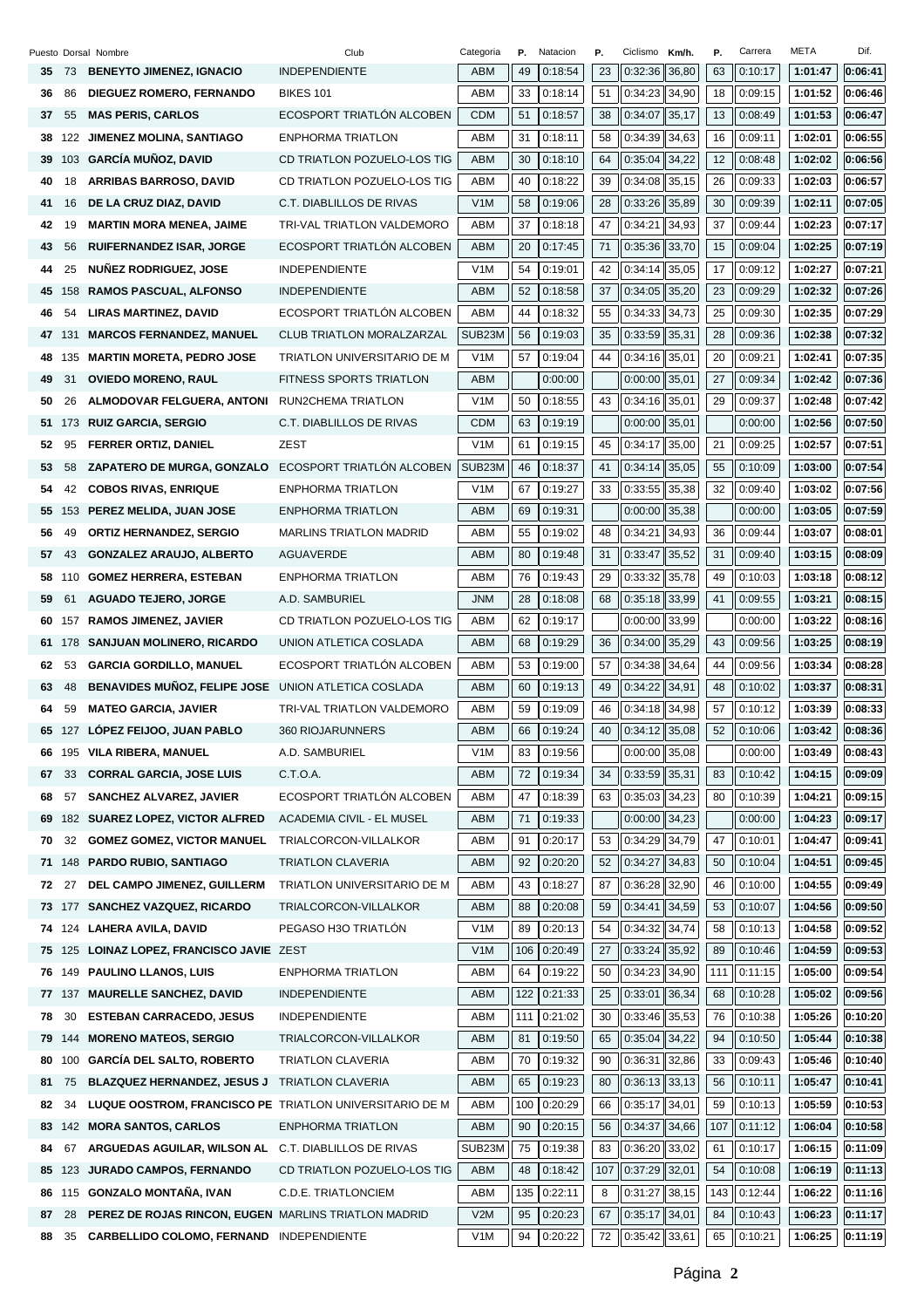|         |         | Puesto Dorsal Nombre                                        | Club                            | Categoria        | Р.  | Natacion    | Р.             | Ciclismo          | Km/h. | Ρ.  | Carrera | META    | Dif.    |
|---------|---------|-------------------------------------------------------------|---------------------------------|------------------|-----|-------------|----------------|-------------------|-------|-----|---------|---------|---------|
|         |         | 89 151 PENALBA MOLDES, MIGUEL                               | <b>ENPHORMA TRIATLON</b>        | V <sub>1</sub> M | 97  | 0:20:25     | 69             | 0:35:29           | 33,81 | 79  | 0:10:39 | 1:06:33 | 0:11:27 |
|         |         | 90 117 GUIJARRO DEL POZO, IVAN                              | <b>TRIATLON CLAVERIA</b>        | ABM              | 96  | 0:20:24     | 70             | 0:35:35           | 33,72 | 82  | 0:10:41 | 1:06:40 | 0:11:34 |
|         |         | 91 104 GARCIA RUIZ, ANTONIO                                 | <b>MARLINS TRIATLON MADRID</b>  | ABM              | 98  | 0:20:26     | 78             | 0:35:58           | 33,36 | 66  | 0:10:24 | 1:06:48 | 0:11:42 |
| 92      | 101     | <b>GARCIA FRAILE, RAUL</b>                                  | <b>INDEPENDIENTE</b>            | V <sub>1</sub> M | 110 | 0:20:59     | 62             | 0:35:01           | 34,26 | 98  | 0:10:51 | 1:06:51 | 0:11:45 |
|         | 93 111  | <b>GOMEZ TORRALBA, JORGE ASIER C.T. DIABLILLOS DE RIVAS</b> |                                 | <b>CDM</b>       | 79  | 0:19:47     | 91             | 0:36:31           | 32,86 | 90  | 0:10:47 | 1:07:05 | 0:11:59 |
| 94      |         | 194 VILA LOPEZ, FCO. JAVIER                                 | ENPHORMA TRIATLON               | ABM              | 84  | 0:19:57     | 85             | 0:36:24           | 32,96 | 97  | 0:10:51 | 1:07:12 | 0:12:06 |
| 95      |         | 106 GIL, IVAN                                               | C.T. DIABLILLOS DE RIVAS        | <b>CDM</b>       | 77  | 0:19:45     | 86             | 0:36:27           | 32,92 | 103 | 0:11:07 | 1:07:19 | 0:12:13 |
|         |         | 96 147 PALOMO PADILLA, RAUL                                 | C.D.E. TRIATLONCIEM             | ABM              | 93  | 0:20:21     | 84             | 0:36:23           | 32,98 | 78  | 0:10:39 | 1:07:23 | 0:12:17 |
| 97      | 76      | <b>BODOQUE SANCHEZ, JOSE ANTO</b>                           | <b>KEBI-TRIATLON-</b>           | V <sub>1</sub> M | 73  | 0:19:36     | 116            | $0:37:59$ 31,59   |       | 38  | 0:09:49 | 1:07:24 | 0:12:18 |
| 98      | 94      | <b>FERNANDEZ VALMORISCO, ELOY</b>                           | ENPHORMA TRIATLON               | ABM              | 87  | 0:20:06     | 106            | 0:37:26           | 32,05 | 51  | 0:10:06 | 1:07:38 | 0:12:32 |
| 99      | 39      | <b>MARTINEZ RUIZ, OLIVER</b>                                | <b>MARLINS TRIATLON MADRID</b>  | V <sub>1</sub> M | 108 | 0:20:53     | 88             | 0:36:29           | 32,89 | 64  | 0:10:18 | 1:07:40 | 0:12:34 |
| 100     | 36      | <b>ARROYO ABAD, OSCAR</b>                                   | <b>TRIATLON CLAVERIA</b>        | ABM              | 121 | 0:21:30     | 61             | 0:34:56           | 34,35 | 112 | 0:11:15 | 1:07:41 | 0:12:35 |
| 101     | 66      | ARAGON DE LA FUENTE, DAMIAN                                 | C.T. DIABLILLOS DE RIVAS        | ABM              | 109 | 0:20:57     | 92             | 0:36:32           | 32,84 | 60  | 0:10:13 | 1:07:42 | 0:12:36 |
|         |         | 102 132 MARISCAL PEREZ, JOSE                                | UNO PUBLICIDAD TRAGALEGUA       | V <sub>3</sub> M | 105 | 0:20:48     | 82             | 0:36:19           | 33,04 | 87  | 0:10:45 | 1:07:52 | 0:12:46 |
| 103     |         | 193 VEGA ROMERO, LUIS                                       | <b>MARLINS TRIATLON MADRID</b>  | ABM              | 104 | 0:20:42     | 96             | 0:36:45           | 32,65 | 72  | 0:10:33 | 1:08:00 | 0:12:54 |
| 104     | 121     | JIMENEZ ALBA, LUIS MIGUEL                                   | <b>MARLINS TRIATLON MADRID</b>  | ABM              | 107 | 0:20:52     | 95             | 0:36:42           | 32,69 | 70  | 0:10:30 | 1:08:04 | 0:12:58 |
| 105     |         | 105 GARZON ORTIZ, EZEQUIEL                                  | C.T. DIABLILLOS DE RIVAS        | ABM              | 103 | 0:20:39     | 98             | 0:36:49           | 32,59 | 74  | 0:10:38 | 1:08:06 | 0:13:00 |
| 106     | 166     | RODRIGUEZ VAZQUEZ, ALBERTO                                  | UNION ATLETICA COSLADA          | ABM              | 114 | 0:21:08     | 81             | 0:36:18           | 33,05 | 85  | 0:10:44 | 1:08:10 | 0:13:04 |
| 107 133 |         | <b>MARTIN GARCIA, VICENTE JOSE</b>                          | C.T. DIABLILLOS DE RIVAS        | V1M              | 78  | 0:19:46     | 112            | $0:37:47$ 31,76   |       | 77  | 0:10:39 | 1:08:12 | 0:13:06 |
| 108     |         | 108 GOMEZ ANAYA, JUAN JOSE                                  | C.D.E. TRIATLONCIEM             | V2M              | 123 | 0:21:36     | 76             | 0:35:55           | 33,41 | 91  | 0:10:47 | 1:08:18 | 0:13:12 |
| 109     |         | 143 MORALES SANCHEZ, RAUL                                   | CD TRIATLON POZUELO-LOS TIG     | V1M              | 82  | 0:19:51     | 111            | 0:37:44           | 31,80 | 96  | 0:10:50 | 1:08:25 | 0:13:19 |
|         |         | 110 126 LOPEZ BONILLA, MARCOS                               | <b>TRIATLON MAREA</b>           | ABM              | 99  | 0:20:28     | 120            | 0:38:22           | 31,27 | 39  | 0:09:51 | 1:08:41 | 0:13:35 |
| 111     |         | 162 RODRIGUEZ JIMENEZ, PEDRO JAV                            | UNION ATLETICA COSLADA          | ABM              | 74  | 0:19:37     | 134            | 0:39:17           | 30,54 | 40  | 0:09:54 | 1:08:48 | 0:13:42 |
| 112 141 |         | <b>MONEO DE BLAS, IGNACIO</b>                               | ZEST                            | ABM              | 113 | 0:21:07     | 108            | 0:37:34 31,94     |       | 67  | 0:10:25 | 1:09:06 | 0:14:00 |
| 113     | 52      | <b>BARTOLOME MIRANDA, JESUS</b>                             | ECOSPORT TRIATLON ALCOBEN       | V <sub>1</sub> M | 86  | 0:20:04     | 129            | 0:38:52           | 30,87 | 62  | 0:10:17 | 1:09:13 | 0:14:07 |
| 114     | 190     | <b>VALERA MARTIN, ALFONSO</b>                               | <b>ENPHORMA TRIATLON</b>        | ABM              | 120 | 0:21:27     | 94             | 0:36:39           | 32,74 | 104 | 0:11:08 | 1:09:14 | 0:14:08 |
| 115     | 37      | ARTALEJO DEL POZO, AGUSTIN                                  | C.D.E.RUNNERS DE FORTUNA        | V <sub>1</sub> M | 127 | 0:21:48     | 99             | 0:37:00           | 32,43 | 69  | 0:10:29 | 1:09:17 | 0:14:11 |
|         |         | 116 159 RAYA PARRA, IVAN                                    | C.T. DIABLILLOS DE RIVAS.       | ABM              | 117 | 0:21:22     | 101            | 0:37:07           | 32,33 | 100 | 0:10:52 | 1:09:21 | 0:14:15 |
|         |         | 117 102 GARCIA GRAGERA, PEDRO                               | C.D.B. TRIATLÓN ALCÁZAR-        | V2M              | 140 | 0:22:34     | 79             | 0:36:10           | 33,17 | 81  | 0:10:40 | 1:09:24 | 0:14:18 |
| 118     |         |                                                             | <b>C.D.E.RUNNERS DE FORTUNA</b> | V1M              | 124 | 0:21:39     | 100            | 0:37:01           | 32,41 | 92  | 0:10:47 | 1:09:27 | 0:14:21 |
|         |         | 120 HOWE LEON, DANIEL<br>119 155 PINTO PADILLA, ISRAEL      | <b>ENPHORMA TRIATLON</b>        | <b>ABM</b>       | 129 | 0:21:57     | 74             | $0:35:45$ 33,56   |       | 133 | 0:12:08 | 1:09:50 | 0:14:44 |
|         |         |                                                             | <b>ENPHORMA TRIATLON</b>        |                  |     |             |                |                   |       |     |         |         |         |
| 120     |         | 192 VEGA GALIANO, FERNANDO                                  |                                 | ABM              | 125 | 0:21:40     | 102            | $0:37:07$ 32,33   |       | 109 | 0:11:13 | 1:10:00 | 0:14:54 |
|         |         | 121 172 RUEDA SANCHEZ, MARIANO                              | <b>TRIPATLETAS</b>              | ABM              | 101 | 0:20:34     | 127            | $0:38:41$ 31,02   |       | 95  | 0:10:50 | 1:10:05 | 0:14:59 |
|         | 122 180 | <b>SERENO RODRIGUEZ, ANGEL</b>                              | BERRACO DE LOS MONTES           | ABM              | 118 | 0:21:23     | 105            | $0:37:26$ 32,05   |       | 116 | 0:11:27 | 1:10:16 | 0:15:10 |
| 123 140 |         | <b>MOLINA ALVAREZ, JESUS</b>                                | <b>MARLINS TRIATLON MADRID</b>  | ABM              |     | 116 0:21:19 | 121            | $0:38:23$ 31,26   |       | 88  | 0:10:45 | 1:10:27 | 0:15:21 |
|         |         | 124 116 GRACIA FERNANDEZ, DAVID                             | C.D.E. TRIATLONCIEM             | V <sub>1</sub> M | 143 | 0:22:49     | 75             | 0:35:52           | 33,45 | 125 | 0:11:56 | 1:10:37 | 0:15:31 |
| 125     | 81      | <b>CHECA BAEZA, DAVID</b>                                   | <b>ENPHORMA TRIATLON</b>        | ABM              | 161 | 0:24:03     | $\overline{7}$ | 0:31:26           | 38,17 | 156 | 0:15:08 | 1:10:37 | 0:15:31 |
| 126     | 139     | <b>MERINO DELGADO, MIGUEL ANGE ZONA OESTE TRIATLON</b>      |                                 | ABM              | 102 | 0:20:36     | 133            | $0:39:13$ 30,59   |       | 99  | 0:10:52 | 1:10:41 | 0:15:35 |
| 127 129 |         | <b>MAGDALENA LAMOSO, EMILIO</b>                             | ENPHORMA TRIATLON               | ABM              | 132 | 0:22:06     | 109            | $0:37:38$ 31,88   |       | 101 | 0:10:57 | 1:10:41 | 0:15:35 |
| 128     | 167     | <b>ROIGE RIERA, JOAN</b>                                    | TRIATLON UNIVERSITARIO DE M     | ABM              | 148 | 0:23:16     | 73             | $0:35:45$ 33,56   |       | 138 | 0:12:26 | 1:11:27 | 0:16:21 |
| 129     | 63      | ALVAREZ BARRIGUETE, JOSE LUI                                | C.D.E. TRIATLONCIEM             | ABM              | 152 | 0:23:33     | 77             | $0:35:57$ 33,37   |       | 132 | 0:12:06 | 1:11:36 | 0:16:30 |
| 130     |         | 163 RODRIGUEZ PARDILLO, JOSE IGN                            | C.T. DIABLILLOS DE RIVAS        | V <sub>1</sub> M | 115 | 0:21:18     | 128            | 0:38:50           | 30,90 | 122 | 0:11:46 | 1:11:54 | 0:16:48 |
| 131     | 145     | <b>MOZO GALLEGO, DAVID</b>                                  | A.D. SAMBURIEL                  | ABM              | 134 | 0:22:10     | 110            | $0:37:44$ 31,80   |       | 131 | 0:12:05 | 1:11:59 | 0:16:53 |
| 132 138 |         | <b>MENÉNDEZ FREIJE, RUBÉN</b>                               | 360 RIOJARUNNERS                | ABM              | 131 | 0:22:03     | 119            | $0:38:20$ 31,30   |       | 120 | 0:11:41 | 1:12:04 | 0:16:58 |
| 133     | 41      | <b>BENITO MARTIN, ALVARO</b>                                | <b>ENPHORMA TRIATLON</b>        | ABM              | 85  | 0:19:58     | 146            | $0:41:06$ 29,19   |       | 106 | 0:11:10 | 1:12:14 | 0:17:08 |
| 134     | 98      | <b>GARCÍA, ANTONIO</b>                                      | ENPHORMA TRIATLON               | ABM              | 147 | 0:23:06     | 89             | $0:36:30$ 32,87   |       | 141 | 0:12:38 | 1:12:14 | 0:17:08 |
| 135     | 74      | <b>BENITO IBAÑEZ, CONRADO</b>                               | <b>TRIATLON STORE</b>           | V <sub>1</sub> M | 112 | 0:21:04     | 144            | $0:40:43$ 29,47   |       | 73  | 0:10:35 | 1:12:22 | 0:17:16 |
| 136     | 186     | <b>TORRES TERRESANO, SERAFIN</b>                            | C.T. DIABLILLOS DE RIVAS        | V3M              | 145 | 0:22:58     | 115            | $0:37:53$ 31,67   |       | 118 | 0:11:34 | 1:12:25 | 0:17:19 |
| 137     | 164     | RODRIGUEZ RIVADULLA, JOSE MA TRIATLON CLAVERIA              |                                 | ABM              | 137 | 0:22:20     | 126            | $0:38:36$ 31,08   |       | 117 | 0:11:33 | 1:12:29 | 0:17:23 |
| 138     | 85      | DIAZ MARTINEZ, JOSE MARIA                                   | ENPHORMA TRIATLON               | V <sub>1</sub> M | 119 | 0:21:25     | 143            | 0:40:21           | 29,73 | 86  | 0:10:45 | 1:12:31 | 0:17:25 |
| 139     | 78      | <b>CARBAJO RUEDA, MAXIMO</b>                                | TRIATLON UNIVERSITARIO DE M     | V <sub>1</sub> M | 139 | 0:22:31     | 130            | $0:38:59$ 30,78   |       | 108 | 0:11:12 | 1:12:42 | 0:17:36 |
| 140     | 88      | <b>DUPRE, ANTOINE</b>                                       | <b>MARLINS TRIATLON MADRID</b>  | ABM              | 133 | 0:22:08     | 137            | 0:39:35           | 30,31 | 105 | 0:11:08 | 1:12:51 | 0:17:45 |
| 141     | 64      | <b>ANTOLIN BERZOSA, SERGIO</b>                              | C.D.E.RUNNERS DE FORTUNA        | V <sub>1</sub> M | 154 | 0:23:38     | 114            | $0:37:50$ 31,71   |       | 121 | 0:11:44 | 1:13:12 | 0:18:06 |
|         |         | 142 113 GOMEZ VALIENTE, GABRIEL                             | C.D.E. TRIATLONCIEM             | SUB23M           |     | 136 0:22:15 |                | 139 0:39:54 30,07 |       | 110 | 0:11:14 | 1:13:23 | 0:18:17 |